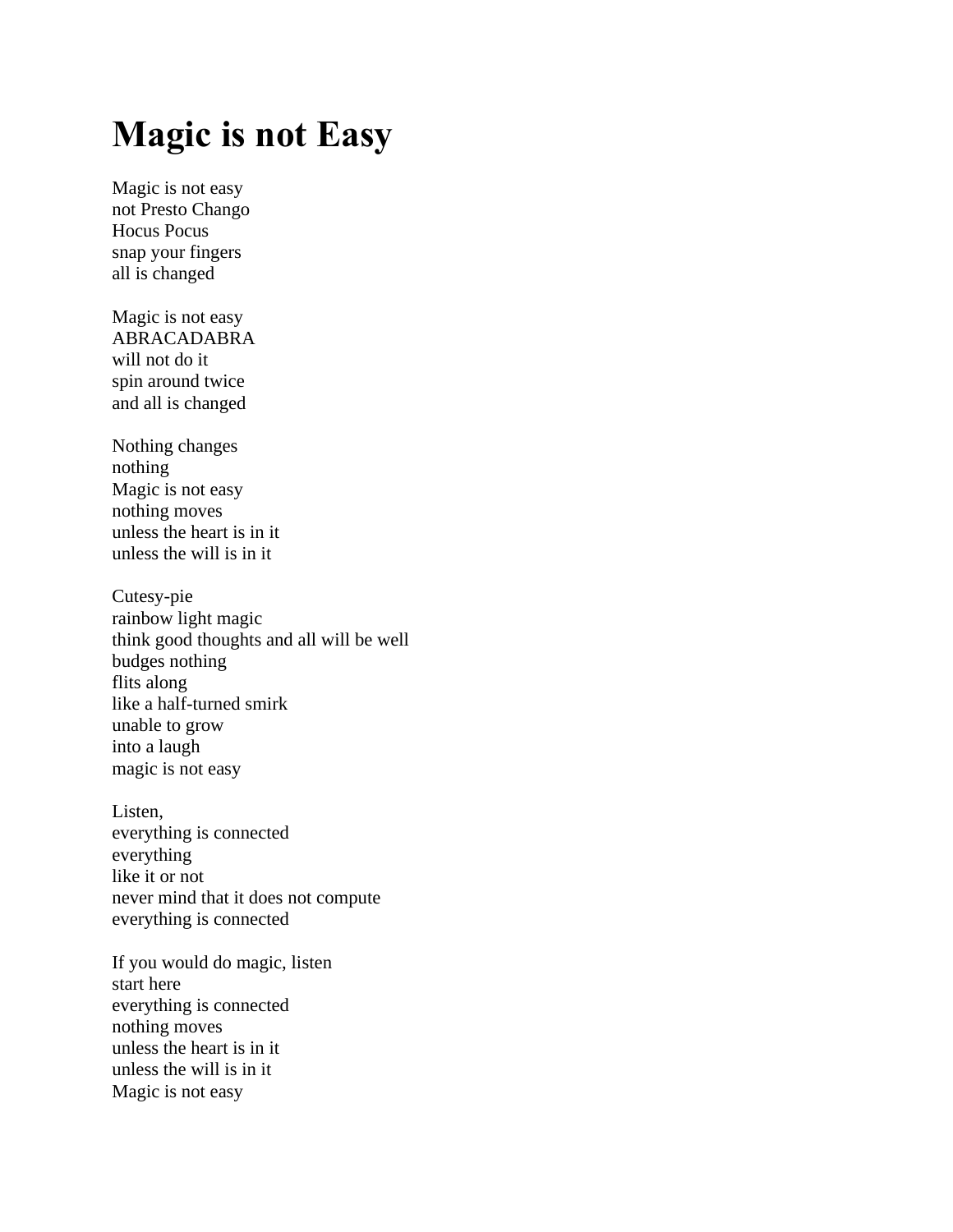Simple words won't do chanting the same song day in day out every full or new moon is not enough if the mouth is singing "Hail unto Thee Spirits of the South" while the mind is humming budgets and schedules and where did I leave those keys this is not ritual only rote and we have more than enough of that thank you Magic is not easy.

If you would do magic listen Magic is fed by the heart made manifest by the will the minister who leads his flock to pray for the death of a supreme court justice is doing magic BAD magic, murky stuff but the heart is there a heart full of pain and no one can doubt the will

The adolescent boy who dismembered my cat or the one who stuck knives through the lungs through the heart of his former friend singing some crap all the while about Satan or the devil was doing magic

Bad, bad medicine but the heart was there a heart full of fear and pain and the will was clear made manifest through a convenient channel It is always easier to invoke what you have learned to name external when the demons inside the ones whose true names are self-doubt and self-hate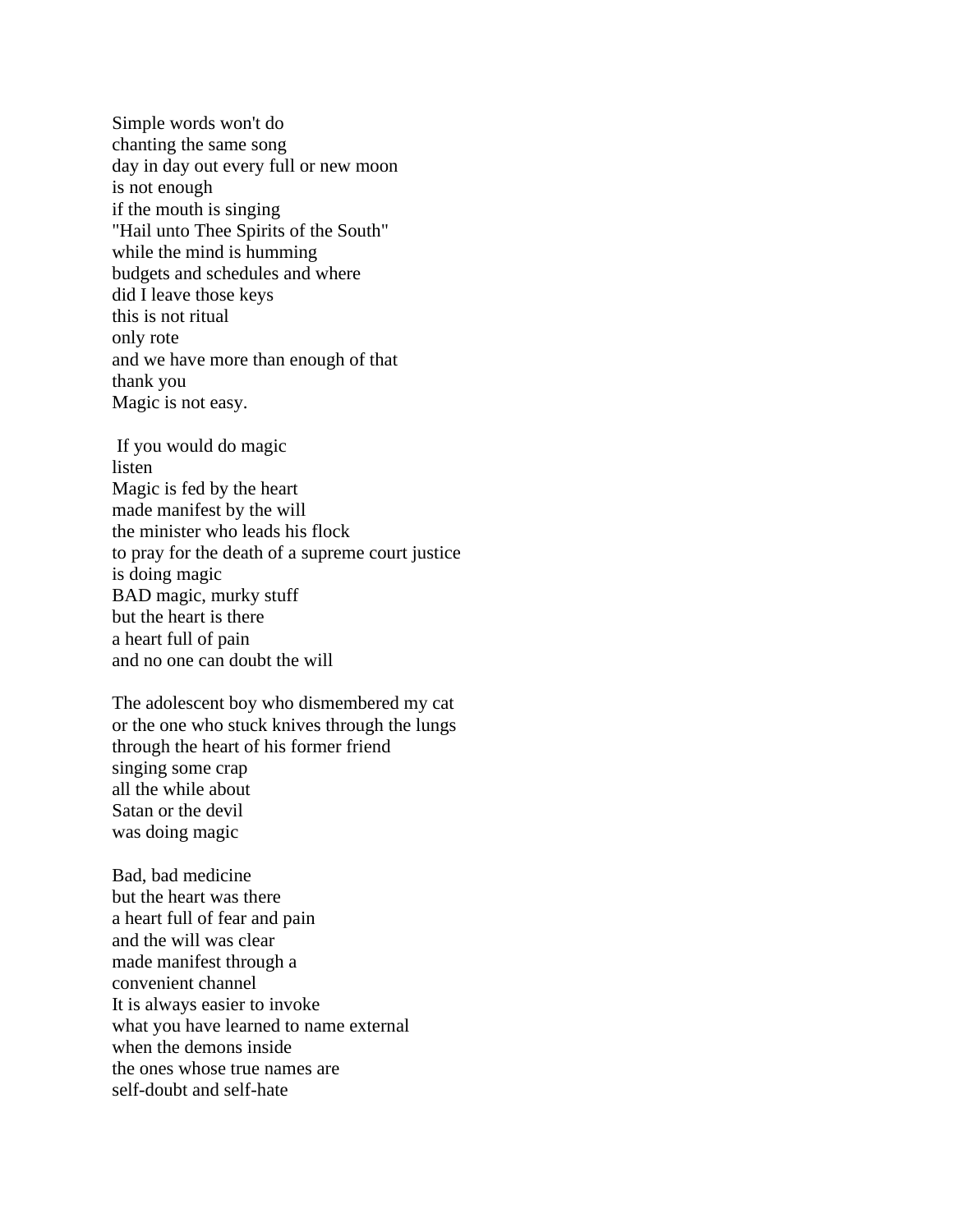have grown sufficiently strong when our children search for outlaw status seeking to flee the mirrors in our, in their own eyes sometimes purple hair or a pin through the cheek some punk version of Jesse James won't do it.

When we will not cannot touch our own demons we invent others or worse sing the names of demons invented for us

Magic is not easy

If you would live magic Listen you must move beyond your pain listen you must turn and face your fear listen you must touch the demons hold them ignore your scorching flesh (it is illusion) cradle the flailing thing cradle it cradle it

Madonna with child Madonna Madonna Mother-gift cradle your demon self until you can love it into healing Magic is not easy.

If you would be magic then listen dance your demons with love dance your demons until they become love